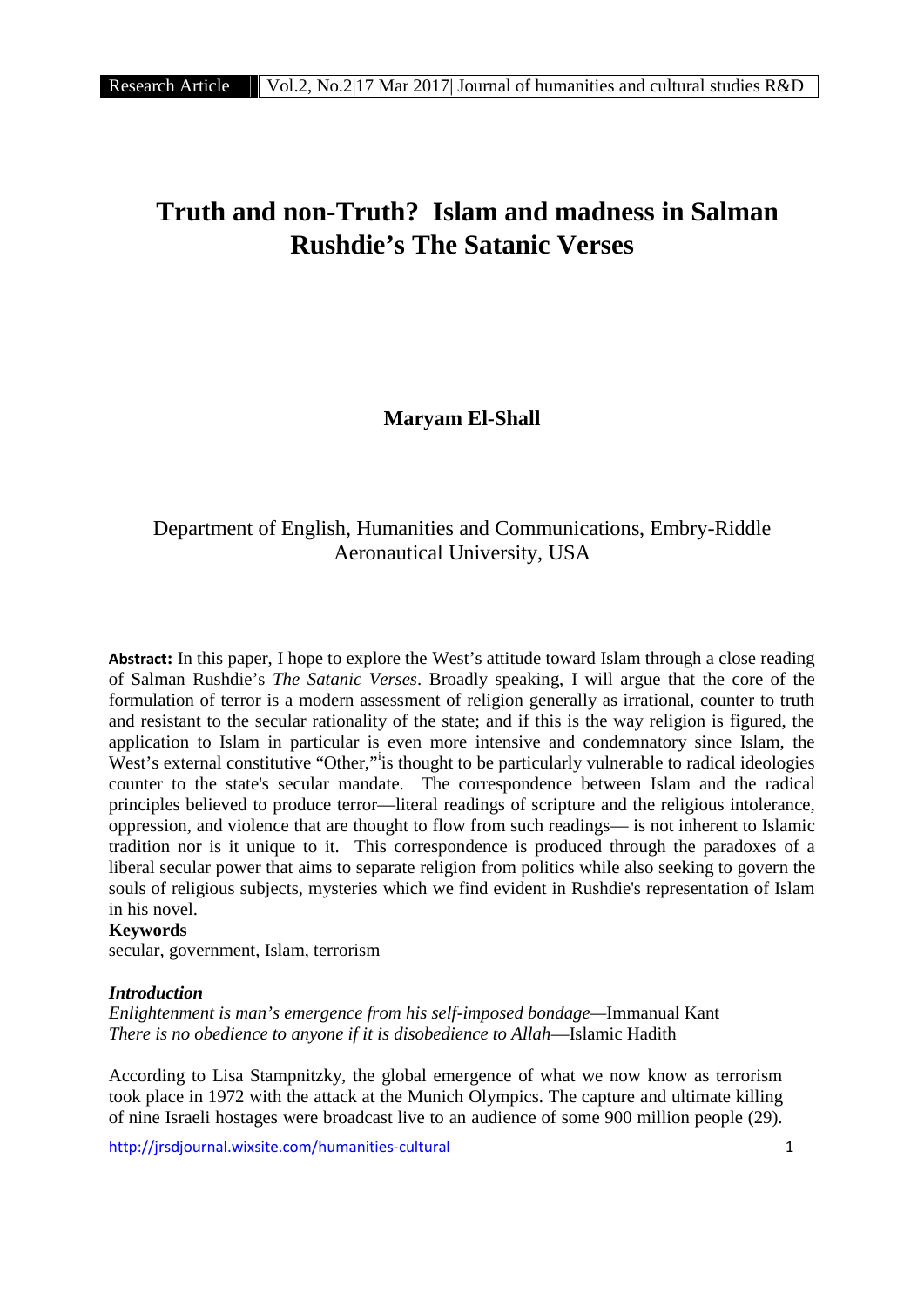In this single event, violence became more than itself; Munich signaled the beginning of violence as global spectacle; terror as entertainment was born.

However, this new meaning for terror was not immediately apparent. Stampnitzky cites several so-called terrorism experts who, while conceding the significance of the Munich attack to the formation of what we understand as terror today, recognize that they did not fully realize why this was so crucial a moment. They were not, at the time, confronted with the certainties we now take for granted, but with multiple explanations centered on the pathology of the perpetrators. The newspaper headlines following the attacks represented the attackers as "mad men," "insane," "outlaws." But, in fact, these labels did not refer to the persons who committed the act, but only to the act itself. What the terrorists *did* was "mad"; terror itself remained beyond comprehension.

The attacks of September 11th changed this. While still resistant to all explanation and all understanding, "terror" nonetheless stabilized into a coherent subject of discourse. This in part was due to the events themselves, which, borrowing from Slovoj Zizek's theorization of events, appeared "seemingly from nowhere, without discernible causes…without solid being as its foundation" (4).The events of September 11 were paradigmatically revolutionary, seeming to arise from nothing and yet and as such announcing their significance as the beginning of a new history. The confusion surrounding the attacks was also consequential to their re-presentation within a structure of unknowns. Video footage of the second plane flying into the Twin Towers was played on automatic loop for days as the attacks were woven into a narrative of violence without history. The story of terror that would follow would, therefore, have only this moment as its reference and would as such anticipate a future with no history except for this one. Terror, once the moniker of state violence and internecine warfare, would now refer to the meaninglessness of this moment.

At the same time, the meaninglessness of terror would itself constitute a definite meaning in the discourse that would be produced in the War on Terror, which was, in the words of then President George Bush, a war against the "evil.´ Terror, on this reading, was posited in the soul: "Our nation saw evil," Bush stated, "the very worst of human nature." And so began what would subsequently become inherent to the discourse of terror: a continual slippage in meaning by which terror would signify an act, the experience produced by the action as well as a subject. Terror was in the soul of Islam. But how the West moved from the soul of an individual Muslim terrorist to the notion of a total Muslim assault on its way of life (Christian and secular) is what I believe needs further examination.In this paper, I hope to explore this connection through the close reading of Salman Rushdie's *The Satanic Verses*. Broadly speaking, I will argue that the core of the formulation of terror is a modern assessment of religion generally as irrational, counter to truth and resistant to the secular rationality of the state; and if this is the way religion is figured, the application to Islam, in particular, is even more intensive and condemnatory since Islam, the West's external constitutive "Other," is thought to be particularly vulnerable to radical ideologies counter to the state's secular mandate. The correspondence between Islam and the radical principles thought to produce terror—literal readings of scripture and the religious intolerance, oppression, and violence that are thought to flow from such readings— are represented in Rushdie's portrayal of Muslims in *The Satanic Verses.* This article will focus on Rushdie's use of Islamic historiography to criticize Muslim readers for their faith in what it presents as both meaningless and oppressive and will suggest that the correspondence Rushdie creates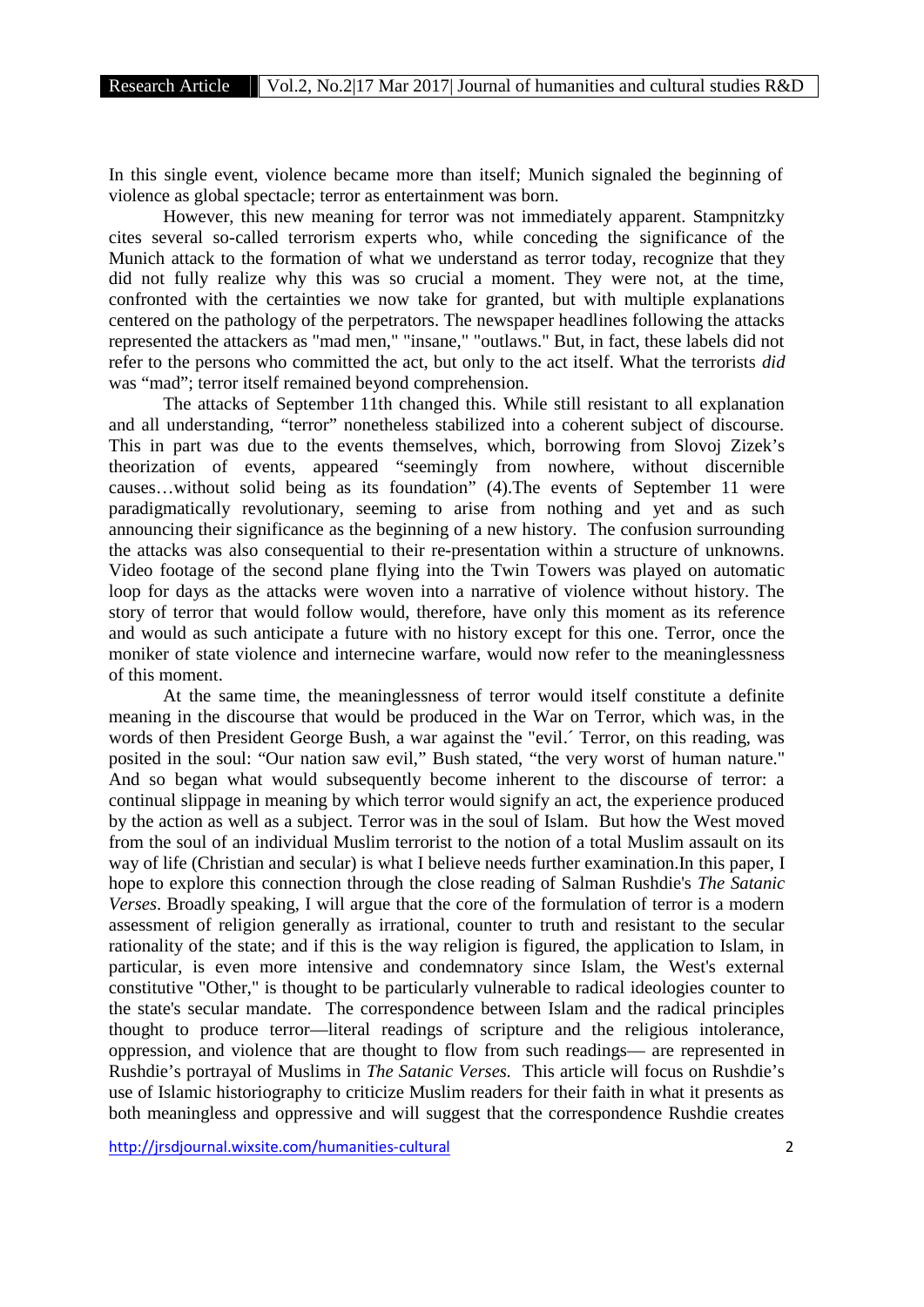between Islam and the meaningless is a reflection of the paradoxes of a liberal secular power that aims to separate religion from politics while also seeking to govern the souls of religious subjects. The Muslim terrorist, like the figures of madness represented in the novel, is, I suggest, less a manifestation of 'Islam' than a reflection of the vexed legacy of secularism and the contradictory epistemological framework —at once insistently positivist and metaphysical—in which secular states seek to govern.

## *The Problem of Government: Religion in Secular Culture*

Before examining Rushdie's novel, I would like briefly to explore the ways in which notions of truth are derived in secular culture. Let me, therefore, begin with an obscure but nonetheless revealing series of observations by former U.S. Secretary of State Henry Kissinger. In 1966, he suggested that the world is divided into halves--the developed and the developing. The improved half, he argued, "is deeply committed to the notion that the real world is external to the observer, that knowledge consists of recording and classifying data--the more accurately, the better . . ." On the other hand, he also suggested that developing cultures are ones that "escaped the early impact of Newtonian thinking [and] have retained the essentially pre-Newtonian view that the real world is almost entirely internal to the observer . . . Empirical reality has a much different significance for many of the new countries than for the West because in a certain sense they never went through the process of discovering it" (cited in Said 48).

Kissinger's observations, despite their early date, highlight one of the central ambiguities of modern power. On the one hand, the problem of development Kissinger poses is very clearly an epistemological one. The division between development and under-development is constructed between what appears to be Kissinger's reading of "truth" as empirically derived knowledge on the one hand, and on the other, "untruth" the various ontological a priori knowledge systems that are characteristic of faith systems. The act of reading presumed in Kissinger's division is one which situates an identity between meaning and the thing observed as opposed to the subjective creation of meaning through the observer's interpretation of reading signs. The alignment of development with the former also suggests that such readings require an absolute consciousness of the very act of reading, and, importantly, a self-reflexive awareness of oneself as a subject of a purely physical, given world. Observation is, therefore, reproductive and conservative of the given world in which we live. To fail to read the world in these ways is, therefore, to be undeveloped.

Connected to the epistemological problem Kissinger's observations pose, is the question of the subject's subjectivity. This is the ontological problem Kissinger highlights in his discussion of developing nations as retainers of an "essentially pre-Newtonian view that the real world is completely internal to the observer." Implicit in this statement is the problem of how those thought to be undeveloped relates to and govern themselves. What does it mean to be the subject of an "internal" reality rather than an external one? While Kissinger does not go on to address this question, that arises within the discourse of a leading intellectual figure of the modern state is itself suggestive of some possible answers, namely, religion's resistance to the governing imperatives of the current state, which, as Wael Hallaq astutely notes, is premised on its ability to produce national and, hence, secular citizens. The government in this setting encompasses not only the conduct of conduct, but also the epistemological structures within which subjects are provided. "For an entity to form itself in the image of a fully realized state," Hallaq argues, "it must presuppose a particular subject/subjectivity, viz. citizen" (21). What constitutes development for Kissinger is therefore not a measure of the economic or political constitution of the state. Rather, development is more fundamental than these concerns: it refers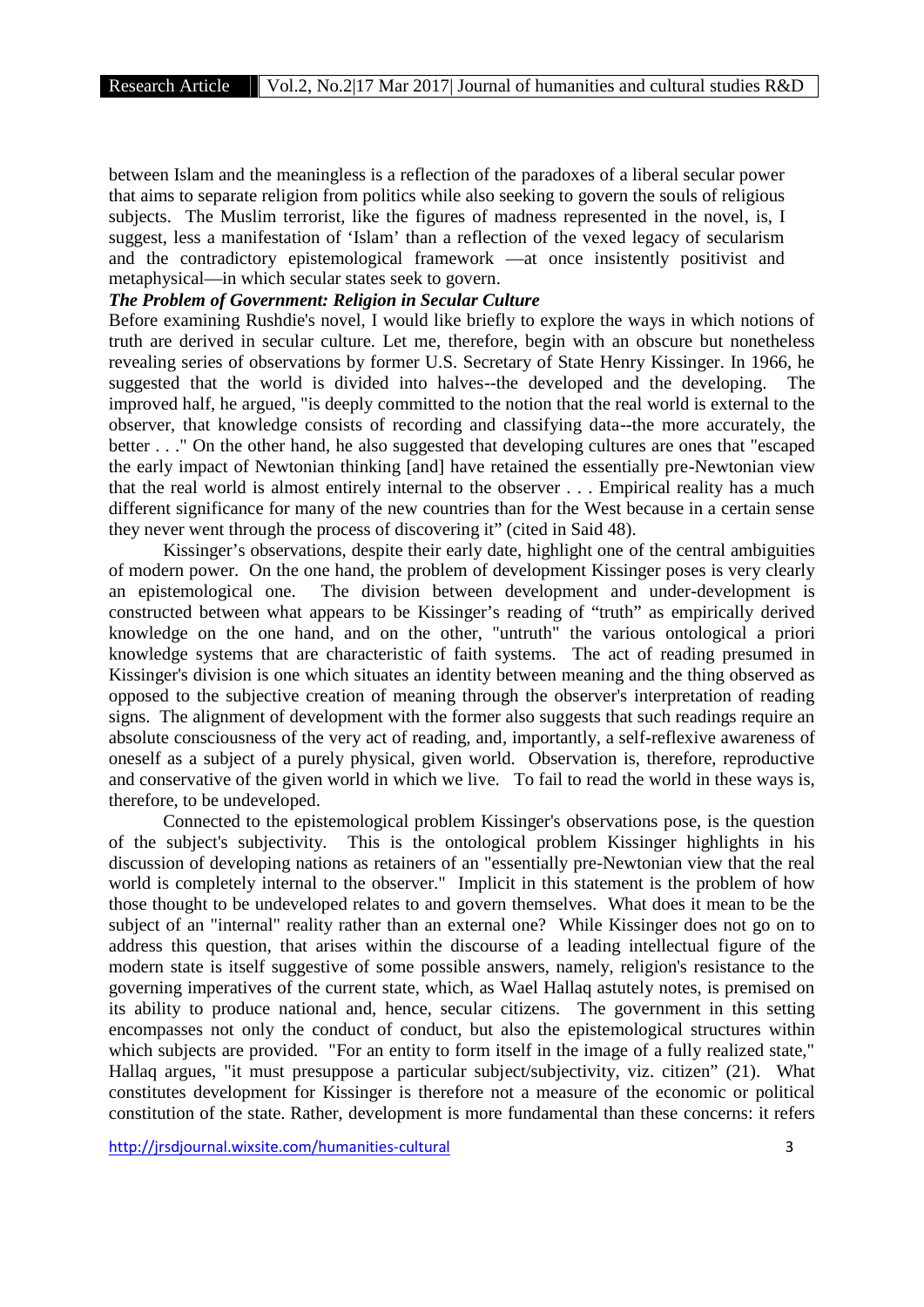solely to the capacity of the state to produce particular sorts of subjects. While it is not clear from Kissinger's statements how and why this process takes place, it would seem that the process itself is an internal one with important implications for the state, including the very premises of its power. What the subject of undevelopment represents is a subjectivity impenetrable to the government that seeks to control not only what its subjects are doing but also what they *think* about what they do. In the context of the contemporary "post-secular" era, this challenge to development's subjects has been imagined through Islam and the radical "terrorist" impulses it is thought to produce.

It is in this context that I turn to Salman Rushdie's *The Satanic Verses* and suggest that while it is offered as literature and so aspires to be what sacred texts once were ("the quintessential space for producing reflections on the most profound experiences" (Asad 286)), in the polarized context of its publication and afterlife, Rushdie's novel aims to govern the souls of Muslims.This is the case because of the secular state's mandate to protect religious freedom by separating religion from politics on the one hand, and the concurrent concern with Islamic "fundamentalists" and reining in radical beliefs on the other.By government here, I am referring to a force relation between the state and the subject—what Foucault called "the conduct of conduct"—where power is inscribed through the discourses, knowledge, and institutions that have as their aim the production of citizens. Within this framework, subjects are produced through regimes of surveillance, discourses of expertise, and cultural artifacts, among other structures seeking as their ultimate (if not ulterior) purpose, the production of citizens. This notion of power is diffused as the government takes place at a distance and proceeds through liberal principles of freedom and individual agency. The paradox of these tenets emerges in the locating of religion within the space allocated to freedom on the one hand, and to the private realm on the other. And this paradox is evident in Rushdie's treatment of Islam as a problem of the self that must be managed through and under(accurate) regimes of knowledge and truth. Thus, by an exploration of Rushdie's fictional account of the life of Muhammad as a madman dreamed into existence by a madman, and of his subjects as blind persons who "can doubt anything, even the evidence of their own eyes," I will be suggesting that the novel constitutes Muslims as subjects in need of proper government. In this vein, I further suggest that it aims to discipline Muslims toward secular norms by adopting a literalist reading of Islamic history and literalized readings of the Quran so as to transform what is held as sacred Truth into historical artifacts that not only no longer bear any relevance to contemporary life, but that, viewed within a modern empiricist framework, could also have never "really" existed. In this transformation, sacred Truth is rendered profane and faith in the sacred is rendered madness.

*Truth and Madness: Governing the Souls of Muslims*

The publication of the *Satanic Verses* produced widespread protest in many Muslim communities, to whichRushdie delivered some (contradictory) responses, one of which posited the novel as literature. This enabled him to argue that his work should be protected as a space for free thought: "Literature is the one place in any society where, within the secrecy of our heads, we can hear voices talking about everything in every possible way. The reason for ensuring that that privileged arena is preserved is not that writers want the absolute freedom to say and do whatever they please. It is that we, all of us, readers and writers and citizens and generals and godmen, need that little unimportant looking room" (cited in Asad 289). In his analysis of Rushdie's response, Talal Asad compared Rushdie's conception of literature to ideas of the sacred, noting that when pondering "everything in every possible way," Rushdie did not turn to books on "political economy, philosophy or theology, but that he read and wrote fiction, literary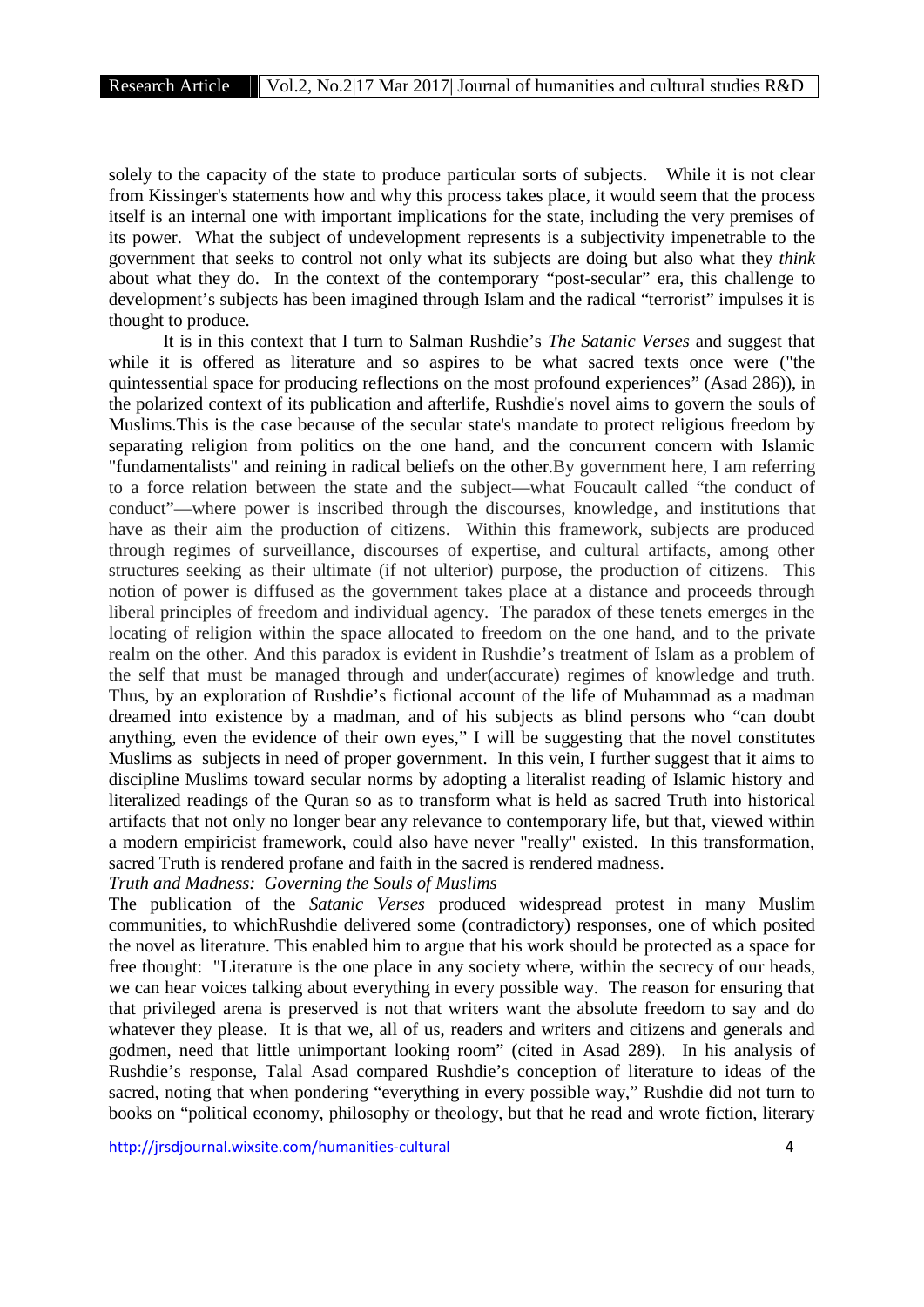criticism, and poetry for spiritual sustenance" (289). When Rushdie says "literature," Asad therefore concludes, he means a very particular body of writing capable of producing (multiple and often contradictory) truth(s). Literature as a genre of *imaginative* writing thus presupposes particular kinds of reading and specific types of readers.

Many reactions to the novel follow this line of thought. The prominent postcolonial theorist Homi Bhabha reads it as a work of hybridity, pastiche, postmodernism,  $\ddot{H}$  A commentary on the normalized state of migration in an increasingly globalized world, and opines that *The Satanic Verses* "suggest[s] that there is no such whole as the nation, the culture or even the self" (cited in Asad 262). Writing about the novel's cultural politics, Aamir Mufti locates the novel's political claims in this hybrid form, suggesting that

pastiche--that is, hybridity of form, in this case the juxtaposition and overlapping of realist, "magical realist," and "modernist" modes; the parodic rewriting of historical and religious narratives and of metropolitan texts, genres, and motifs; the use of the resources of literary as well as popular culture--takes on in Rushdie's text a deeply political and critical turn. It is precisely this ambivalence of form--is the book about "real" events in Islamic history or is it pure fiction and fantasy?--that Constitutes the space within which the novel can function as critique. Pastiche, in this context, is neither a purely formal question nor merely the textual correlate of a hybrid "external reality." Pastiche and formal ambivalence are here the very conditions that enable the literary text to enter the public sphere as the political act. (310)

The politics of pastiche in Rushdie's works, Aamir claims, work "ironically" to "enunciate the signs of the colonizer in order to subvert their meaning" and therefore critique hegemonic forms of power. Parody, he suggests, provides ironic distance "as a means of expressing a simultaneous sense of continuity and discontinuity with the (colonial) past, offering a workable and efficient stance toward the [latter] in its paradoxical strategy of repetition as a source of freedom" (310).

However, not all readers of the novel viewed it this way, that is, through the prism (or excuse) of literary license. Many Muslims, in particular**,** rejected such claims, took offense at the novel's representation of Islamic history and read the work not against its colonial background, but as being in continuity with it for its use of the Islamic tradition as a means of mocking and shaming Muslims toward secular western norms. Asad cites several examples highlighting the sense of moral injury many Muslims experienced as a result of the novel's parodic portrayal of Muhammad, with one respondent taking particular offense at the ways in which "the sacred is interlaced with flippancy" (cited in Asad 279). For these readers, the novel's critical approach to Islam is itself a reflection of its position within a predominantly secular culture, a position foreclosing the possibilities for their divergent readings of the novel; I will return to this criticism in my last section. Here, I merely wish to emphasize that believing the novel is a general critique of hegemonic power itself presupposes a particular way of reading (and a special form of authority) linked to secular sensibilities. It is not naturally the case that an attitude of questioning and skepticism should be associated with freedom, as many of the novel's defenders suggest; rather it is the consequence of the preconceived notion that freedom itself is expressed in critique.

It should also be noted that criticism is not foreign to the Islamic tradition. However, it is important to emphasize that evaluation takes place within a different modality of reading and thus through various ethical and epistemological norms. Jonathan Brown aptly demonstrates the inextricable connection between formal debate, argumentation, reasoning, and the formation of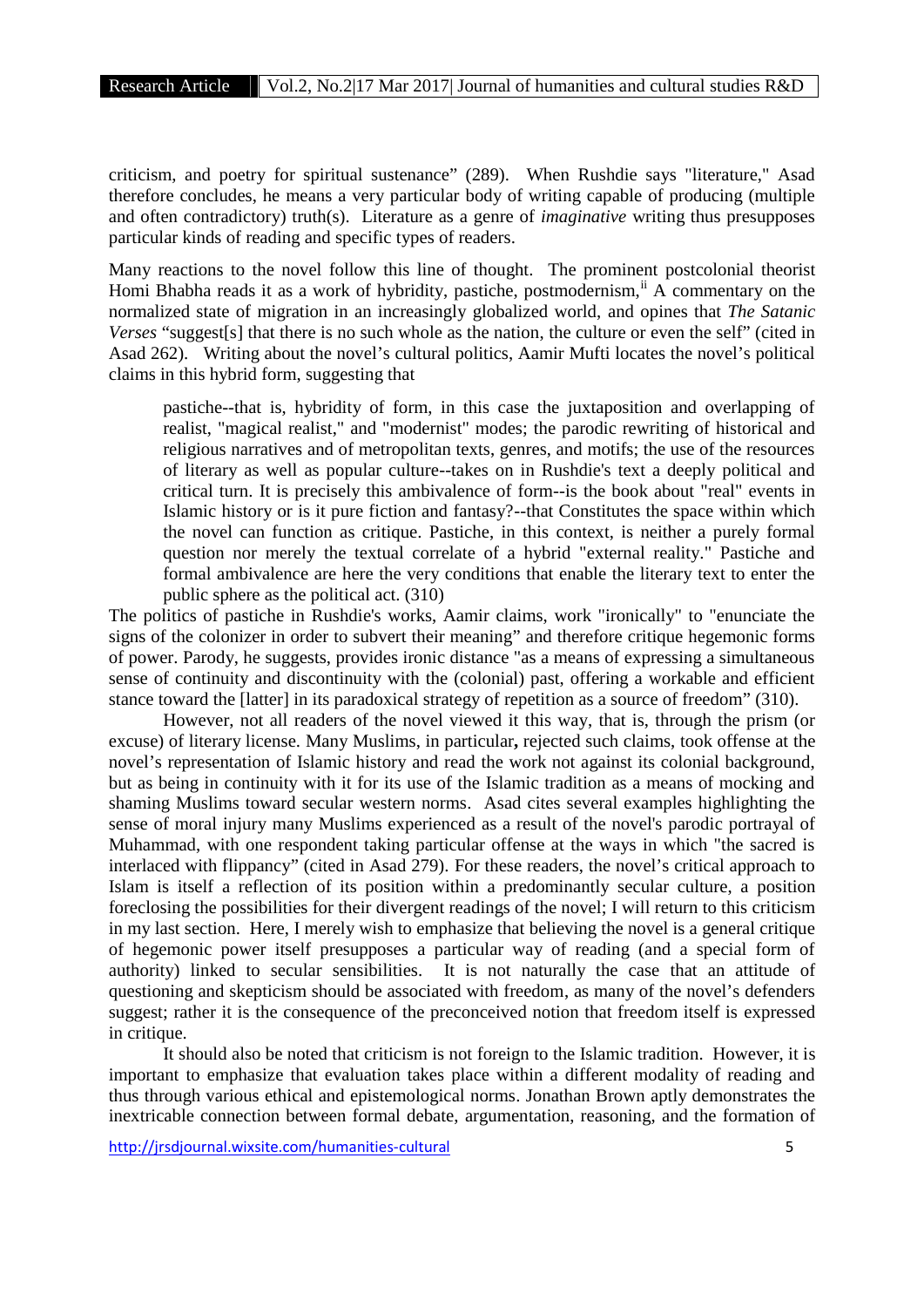consensus/dissent in the elaboration of orthodox Islamic thought and practice. Such practices always take place within the confines of Islamic law and jurisprudence wherein precedent and analogical reasoning form the basis of Islamic governance. In this framework, tradition becomes a source for freedom rather than that which is limiting of it. The irreducibility of the past with the present, taken for granted in contemporary secular formations, is thus transformed in Islamic jurisprudence into a space of analysis and discernment where fundamental similarities between the past and the present can be found. What is at issue, Hussein Ali Agrama notes in this context, is how the past is related to the future, "the skills and capacities of self they elicit, the ways they orient people's temporal experiences and interpretations of events" (168). Drawing on the tradition for the managing and understanding of the present emphasizes memory and the skills of discernment rather than creativity and reform. It also rests on fundamentally different notions of power linked not only to the past but to practices of reading the past and bringing the past into relation with the present.

The *Satanic Verses* diverges dramatically from this tradition in its use of Islamic history. While the novel relies heavily on the use of magical realism in the central plot, it (anachronistically) adopts an empiricist worldview in its treatment of Islamic history and Islam's prophet, Muhammad, a rendering that places the novel in the tradition of empire and literature's civilizing mandate. The novel's portrayal of subaltern subjects of faith as living in a magical world of their own (imaginative) making and from which they need rescue places the novel in the category of "civilizing" writing, the aim of which is to transform readers into proper subjects. The novel itself is a tapestry of interwoven narratives. The story of Mahound, a medieval Christian deformity of Muhammad signifying the devil, parallels the life of Islam's Prophet Muhammad. Mahound's story is itself posited within the dreams of the main character, Gibreel Farishta. In these dreams, Mahound closely mirrors the historical Muhammad of Islamic tradition and the sequence of events in these sections follows closely the historical record of Islam's early emergence in Mecca.<sup>iii</sup> Like Muhammad, Mahound is married to an older businesswoman who sponsors his religious project. Also like Muhammad, Mahound is followed by a small group of companions whose names in the novel closely mimic those in the Islamic record—Khalid, "the water carrier" is the satirical representation of Khalid bin Walid, one of the first converts to Islam; Bilal, whom the novel calls a "big black monster," is a fictional representation of the former slave and adopted son of Muhammad; Salman "the Persian," a scribe described in the novel as part of Mahound's "raggle-taggle" group of early followers, is meant to be a parodic representation of Muhammad's amanuensis (as well as a reflection of the author); and Hamza is Mahound/Muhammad's uncle, among others.

Mahound's antagonists, and thus the conflict he faces in Jahilia (Mecca), also parallel the historical narrative. Abu Simbel, the leader of the Shark tribe in the novel, is the fictional representation of Abu Sufyan, the leader of the Meccan Quraish. Like Abu Sufyan, Abu Simbel is a figure of great wealth and political power. His financial and political status in the city is the consequence of his dominance over its various religious shrines. And, as in Islamic tradition, the conflict between Abu Simbel and Mahound centers on the proliferation of gods and goddesses in the city; Mahound preaches a message of oneness, while Abu Simbel supports the city's polytheistic tradition.

The dispute between Mahound and Abu Simbel centers on power. The Shark tribe, led by Abu Simbel and his wife, Hind, dominates the city by (cynically) supporting it's polytheistic religious structure for economic and political gain. It is not entirely clear if Abu Simbel and Hind themselves have faith, but several passages suggest they do not.<sup>iv</sup> It is, however, eminently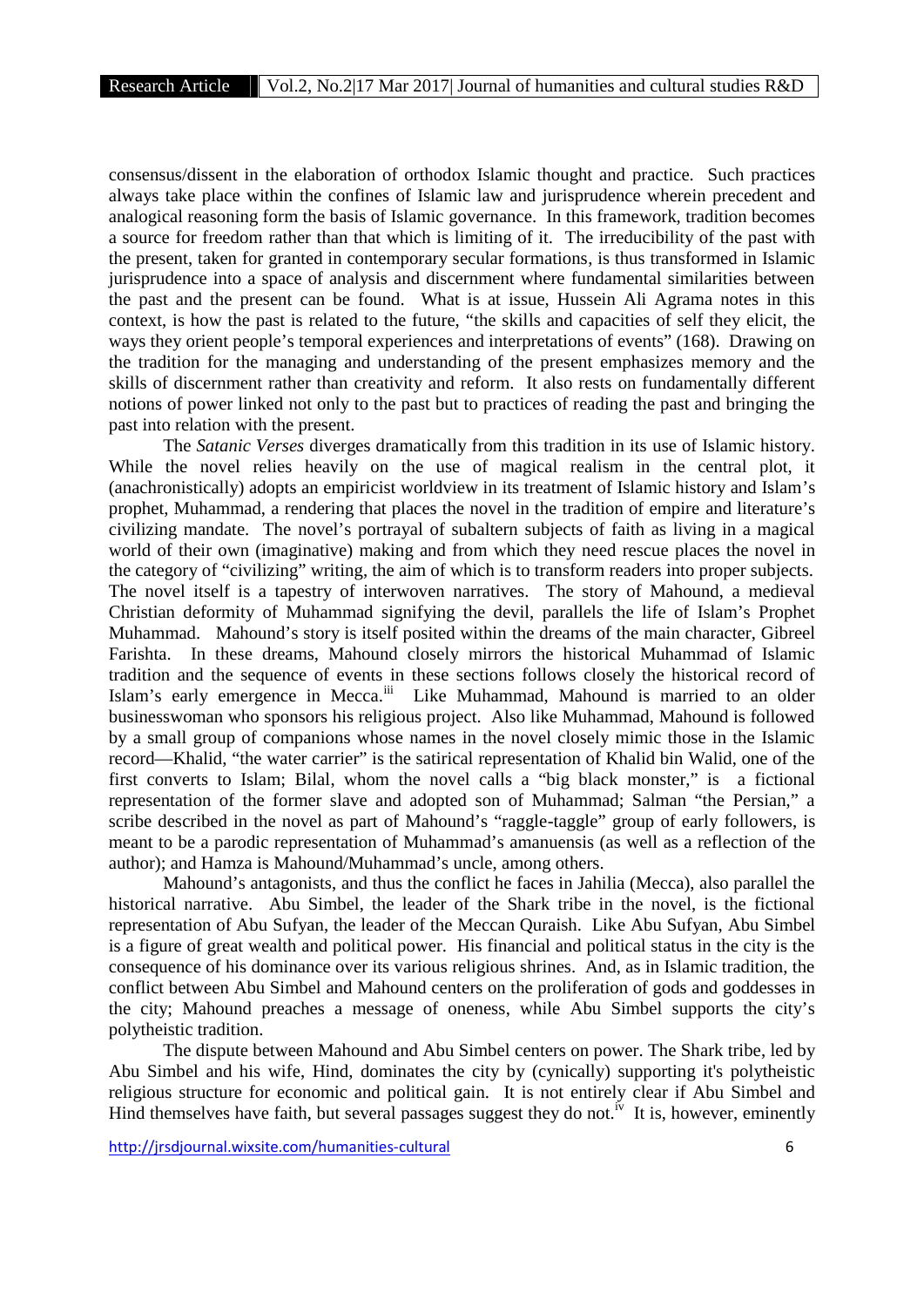apparent that the people of Jahilia are faithful believers, and so Abu Simbel and Hind understand that maintaining the city's polytheistic tradition (and their role as its protectors) is vital to maintaining their own economic, social, and political hegemony. The problem Mahound poses to them is, therefore, twofold: he brings a message of oneness that arises from notions of a transcendent power rising above the powers of the city's local gods and, thus, of Abu Simbel as well. The ever cynical politician realizes this and quickly grasps the political implications of Mahound's monotheistic message: "Why do I fear Mahound?" he asks. "For that: one one one, his terrifying singularity" (102).

In the conflict that plays out between them, both Abu Simbel and Mahound appear to be rational, political players capable of transcending the enchanted world in which they live. For Abu Simbel, the sacred is very much a historical construct from which he can disengage himself and manipulate for personal gain. As a cunning politician, he also assumes that Mahound shares the same perspective and so views his revelations from this self-created, expedient lens. Because the sacred is pure politics for Abu Simbel, he reads Mahound's monotheistic message as a political play for power:

Whereas I am always divided, always two or three or fifteen. I can even see his point of view; he is as wealthy and successful as any of us, as any of the councilors, but because he lacks the right sort of family connections, we haven't offered him a place amongst our group. Excluded by his orphaning from the mercantile elite, he feels he has been cheated; he has not had his due. He always was an ambitious fellow. Ambitious, but also solitary. (102)

This view of Mahound is not just the perception of the one misguided or corrupted character. Throughout the novel's subplot, the revelation scenes are interwoven into a rationalist calculus not known to have been present in Islam's early history and presented as though they were. The notion that political calculations drive revelation is evinced most particularly in the scene of the "Satanic Verses" and Mahound's sudden reversal of his position regarding the city's many gods. To summarize this episode briefly, Abu Simbel, along with the members of his tribe, resists Mahound's monotheistic message and begin a program of persecution against Mahound and his followers. When the pressure to permit a system of polytheism in alignment with the demands of the Shark tribe becomes too high, Mahound returns to the city with a message allowing the city's three most revered goddesses--Lat, Uzza, and Manat—to be recognized in the new faith. This concession, however, produces a perverse result. While the tribal leader Abu Simbel is satisfied, Mahound's concession enables accusations of fraud and his struggle to save his message (and reputation) thus becomes enmeshed within the city's politics. Abu Simbel's wife, in particular, takes the three-goddesses concession as an opportunity to manipulate Mahound into again reversing course, undermining her husband's authority, which is always her goal. Mahound retracts his statements and admits that the revelation regarding the three goddesses was the work of the devil, Shaitan(Satan), who had taken on the guise of the messenger angel, Gibreel: "It was the Devil," he says aloud to the empty air, making it true by giving it voice. "The last time, it was Shaitan" (123). After this admission, the narrator interjects his suggestion that *this* realization is in fact also a fiction. The "truth" of the "non-truth" of the "Satanic Verses" is that all Mahound's beliefs are merely a reflection of what Mahound is able to convince himself is true, which implies, of course, that it is not true, but simply another creation of Mahound's own imagination: "This is what he has *heard* in his *listening*," the narrator again comments with emphasis, "that he has been tricked, that the Devil came to him in the guise of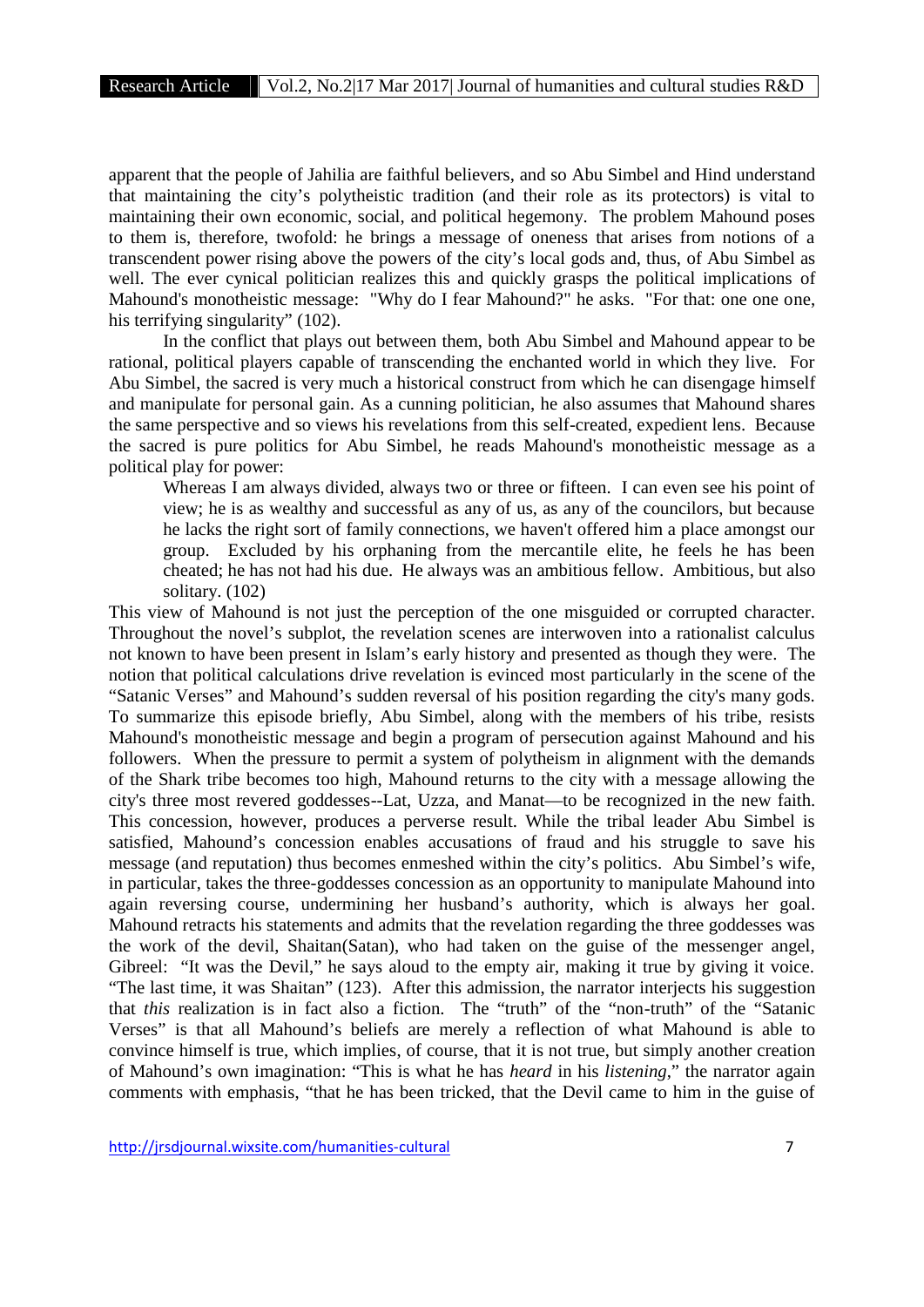the archangel, so that the verses he memorized, the ones he recited in the poetry tent, were not the real thing but its diabolic opposite, not godly, but satanic" (123).

When we examine this scene in the context of other revelation scenes, it appears that the polytheistic concession thus is far more complex than a mere struggle for power. The question of motive here and elsewhere begins to be clouded over by more troubling questions. Who is Mahound? Or, as the narrator puts it, "What kind of idea are you?" Throughout the novel's subplot, the narrator interrogates the epistemological foundations of revelation by posing questions about Gabriel's (the novel's protagonist and through whose dreams we encounter Mahound) and, by extension, Mahound's sanity. This mode of questioning emerges early, as when we are confronted with the narrator's commentary on the preceding developments leading to the revelation of the satanic verses, as in this comical introduction: "He's coming: making his way up Cone Mountain to the cave. Happy Birthday: he's forty-four today. But though the city behind and below him throngs with the festival, up he climbs, alone. No new birthday suit for him, neatly pressed and folded at the foot of his bed. A man of ascetic tastes" (92). The purpose of these interjections is not merely to "make fun." The purpose is to use fun-making to probe at the edges of the epistemological edges of the sacred: "What strange manner of a businessman is this?" the narrator asks (92). This question is revealing of novel's critical ethos vis a vis Muslims.

Just before this scene, the novel positions readers within a sane/insane moment of consciousness where Gibreel realizes that he is sinking into madness. This section begins with Gibreel falling into his role as the *messenger angel*: "Gibreel when he submits to the inevitable, when he slides heavy-lidded towards visions of his angeling, passes his loving mother who has a different name for him, Shaitan, she calls him, just like Shaitan, same to same . . ." (90).Gibreel's personal history is here mixed with elements of Islamic tradition, he becoming, imaginatively, *the* angel Gibreel knew in the traditional narratives of Hagar and Muttaalib: "[B]efore the businessman there are other stories, here he is, Archangel Gibreel, revealing the spring of Zamzam to Hagar the Egyptian. . . . And later, after the Jurhum filled up Zamzam with mud and golden gazelles, so that it was lost for a time, here he is again, pointing it out to that one, Muttaalib of the scarlet tents, father of the child with the silver hair who fathered, in turn, the businessman" (91). Gibreel's self-conscious madness thus coincides with the novel's representations of Islam. The purpose of this is to at once cast Islamic history as fiction by placing it within a rationalist logic of what is physically possibleand, by adding a second layer of recognizable fictionality to conceptions of the sacred, rendering them both products of an imagination that is "making things up."

In these scriptural passages in the novel, Gibreel is also the devil or Shaitan. Initially, this impression is conveyed through Gibreel's memory of being called a "devil" by his mother for being naughty because, as a child, he had"been fooling around with the tiffins to be carried into the city for the office workers' lunch, mischievous imp . . . rascal has been putting Muslim meat compartments into Hindu non-veg, tiffin carriers, customers are up in arms" (90). information flows from the novel's central plot, wherein Gibreel comes of age in India as the son of a Muslim restaurateur delivering meals to clients. But as the passage develops, Gibreel's memory(itself a creation of Rushdie's fiction)devolves even further into fantasy, although built on traditional Islamic narratives about Shaitan. Gibreel effectively becomes "*the* devil," a figure of spiritual corruption drawn from Muslim tradition, "Shaitan cast down from the sky, making a grab for a branch of the highest Thing, the lote-tree of the uttermost end that stands beneath the Throne," (91) a parodic rendering of what is believed to have been the introduction of evil into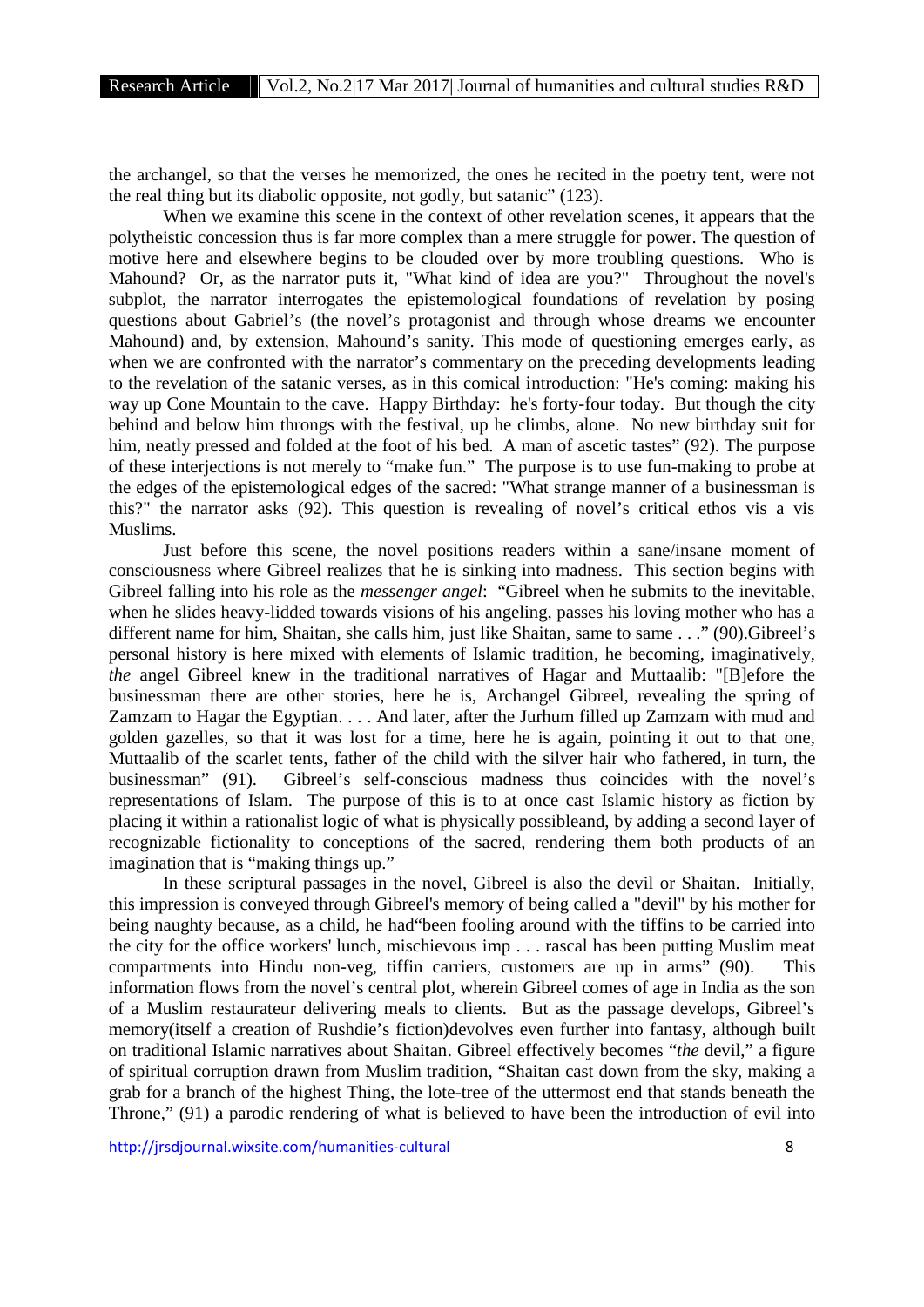the world with the fall of the angel Iblis. The "Throne" is obviously an allusion to God, taken from Quranic references to He who is "High Above, over His Throne." The passage then continues by referencing the incident of the "Satanic Verses" and Shaitan/Gibreel's role in their revelation. Despite his fall, Shaitan "lived on, was not couldn't be dead, sang from hell below his soft, seductive verses . . . . With his daughters as his fiendish backing group, yes, the three of them, Lat Manat Uzza, motherless girls with their Abba, giggling behind their hands at Gibreel, what a trick we got in store for you, they giggle, for you and for that businessman on the hill" (91). It is precisely here that Rushdie's pretense of history goes awry and his wholly negative critique of Islamic conceptions of the sacred becomes most prominent. The incident of the "Satanic Verses" is itself apocryphal; that Rushdie juxtaposes it with accurate references to Quranic verses and traditional beliefs demonstrates a strategy to cast doubt on all sacred writings as fictional equivalents to his novel-writing fictions. Such a move directs itself to Muslims for whom doubt and fiction are fundamentally in opposition to faith.

The tension between the sacred and what the novel casts as fantastical, purely imagined, and at times also evil is heightened when Gibreel as an angel is contaminated by Gibreel the protagonist's very evident psychosis and the subsequent convergence between his consciousness as Angel/Shaitain and Mahound's/Muhammad's equally doubleconsciousness:

But when he enters a different sort of sleep, a sort of not-sleep, the condition that he calls *listening*, and he feels a dragging pain in the gut, like something trying to be born, and now Gibreel, who has been hovering-above-looking-down, feels a confusion, *who am I*, in these moments it begins to seem that the archangels are actually *inside the Prophet*, I am dragging in the gut, I am the angel being extruded from the sleeper's navel, I emerge, Gibreel Farishta, while my other self, Mahound, lies *listening*, entranced, I am bound to him, navel to navel, by a shining cord of light, not possible to say which of us is dreaming the other. We flow in both directions along the umbilical cord. (110).

From this and similar passages, it becomes clear that Gibreel's psychosis becomes Mahound's; Gibreel is transformed fully (meaning he can no longer distinguish "reality" from his hallucinations) into the angel Gibreel, who now speaks through Mahound. This is significant not only because it is, again, another parodic liberty with the Islamic narrative—it is not believed that Gibreel "entered" into Muhammad nor that Gibreel spoke through Muhammad; rather revelation begins with the mandate to "read," a mandate talked to Muhammad and from which the verses of the Quran emerge—but also because the convergence of Gibreel's consciousness with Mahound's takes place precisely when Gibreel is going mad. The implication, of course, is that Muhammad was also angry and the Quran was but a reflection of this madness, an idea drawing on familiar themes from anti-Muslim polemics, in which Muhammad is characterized as possessed or epileptic, as Deepa Kumar has observed:

Muhammad was said to be a magician, a sorcerer who used his evil powers to produce fake miracles and thereby seduce men into embracing his false doctrines; he was a renegade Christian priest, perhaps even a cardinal, whose frustrated lust for power led him to seek revenge on the church by propagating his pernicious teachings; he was sexually promiscuous, an adulterer, and promoted licentiousness in order to ensnare men into depravity; his death was as disgusting and shameful as his life, for he was devoured by dogs, or suffocated by pigs during an epileptic fit. (Loc 340)

The theme of madness also paradoxically places the novel within the Islamic tradition where it is narrated that Muhammad reacted to his first encounter with Gibreel by questioning his sanity. Thus Muhammad's state of mind would become a crucial sticking point in representations of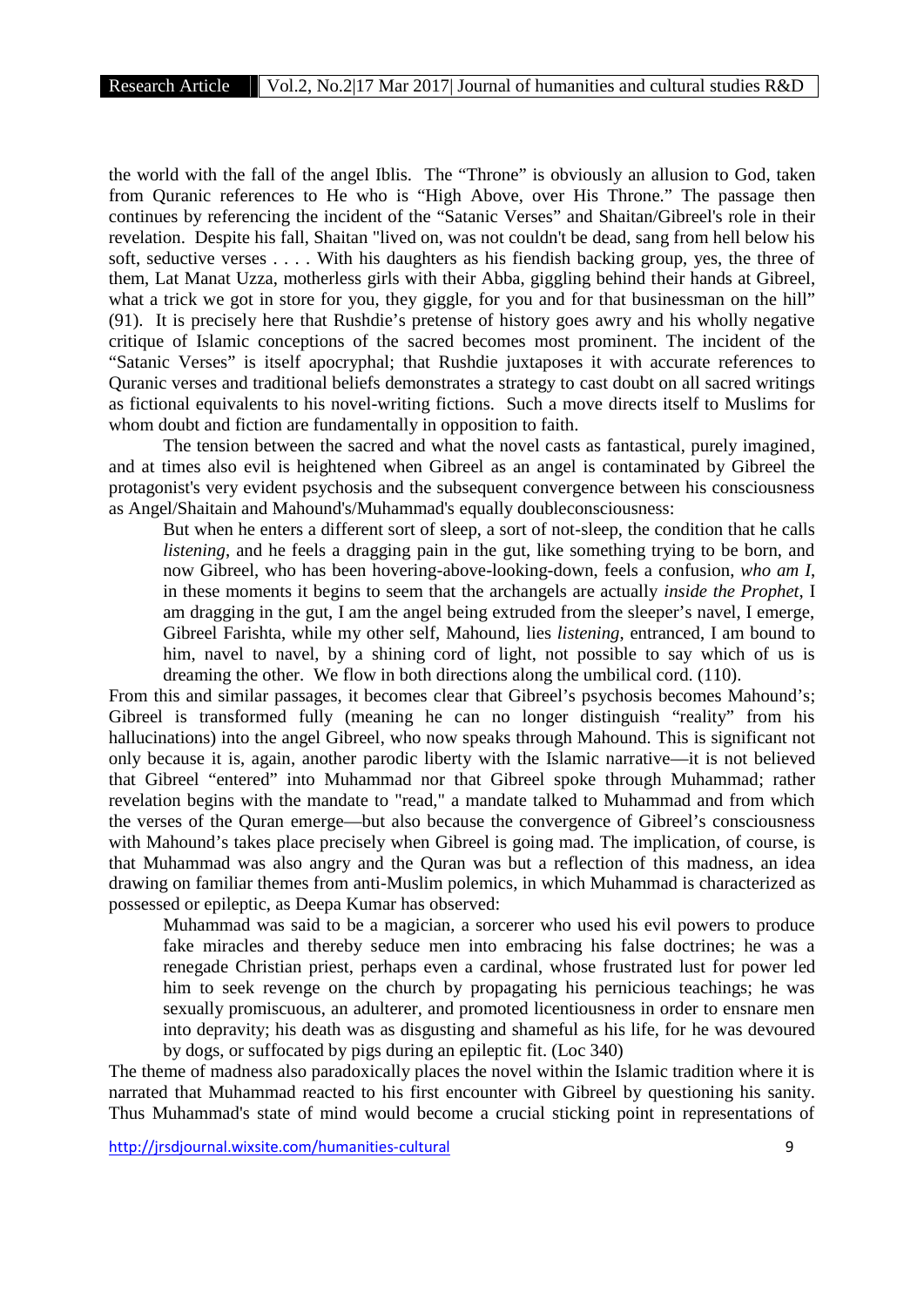Islamic tradition as either true or untrue. *The Satanic Verses* draws on this tradition in order to perpetuate mainly western, Christian images of Muhammad and Islam

The convergence of the novel's suggestive themes regarding Muhammad's possible madness with much of early Western Christian literature assaulting the Muslim world is also apparent in the additional (even if contradictory) suggestion that Muhammad was also evil. This also is made evident by the all-knowing narrator's commentary, which directs our reading. In the first revelation scene when Mahound is climbing Mount Cone to meditate, this narrator interrupts the discourse to posit a question: "What is the opposite of faith?" And then he answers himself: "Not disbelief . . . . Too final, certain, closed. Itself a kind of belief. Doubt" (92). In this scene, Gibreel is again playing his multiple roles in quick succession, but also simultaneously. He is himself, dreaming the scene described; and he is also the angel Gibreel since the appearance of Mahound is coincident with Gibreel entering into his own and Mahound's consciousness. At the same time, Gibreel is Shaitan/Satan, but if so that renders Mahound, an incarnation of the devil. Mahound's evil essence is reinforced by the narrator who, in answer to his question of doubt as noted above, also provides an acknowledgment of a call—"I know; devil talk. Shaitan is interrupting Gibreel." And then another question: "Me?" (92). Who is speaking here?

The effect of this collapsing of points of view in the hands of a skeptical narrative voice is to offer readers a view of Mahound as a figure of many possibilities, thus undermining his unitary status as a prophet of a divine message. Madness, which casts revelation as hallucination and delusion; evil, implied by Mahound's earlier representation as a rational politician: both place revelation within an impossibly shifting realm of consciousness, knowledge, and power— Rushdie has tried to undo revelation using doubt. The cumulative effect of this contradictory and skeptical rendition whereby the sacred is reduced to either political motive or madness is to undercut Islam's sacred truths and put the sanity of those who believe in these truths in question. However, at this juncture we come on a paradox, for if the foundations of Islam—Muhammad's divine message and the Quran's sacred Truth—are held untrue, what is truth, and how can it be known $2^v$ 

#### *Critical Responses*

In "In Good Faith," written in response to Muslim protests against the novel's publication, Rushdie defended himself against his critics. In contradiction to an earlier statement claiming "that the book in question isn't actually *about Islam*, but migration, metamorphosis, divided selves, love, death . . . [and] deals with a prophet who is not called Mohammad living in a highly fantastical city made of sand . . . followed by fictional followers, one of whom happens to bear my own first name" (cited in Asad 274) he now asks:

Are all the rules laid down at religion's origin immutable forever? How about the penalties for prostitution (stoning to death) or thieving (mutilation)? How about the prohibition of homosexuality? How about the Islamic law of inheritance, which allows a widow to inherit only an eighth share, and which gives to sons twice as much as it does to daughters? What of the Islamic law of evidence, which makes a woman's testimony worth only half that of a man? Are these, too, to be given unquestioning respect: or may writers and intellectuals ask the awkward questions that are part of their reason for being what they are? (*Imaginary* 399)

In this sentence alone, Rushdie's claim that his work was not a critique of Islamic law is clearly belied. Rather, he now seems to own up to the charge, admitting that his novel quite specifically aimed to put into question, the Muslim religion, its laws and its faith. While authorial intent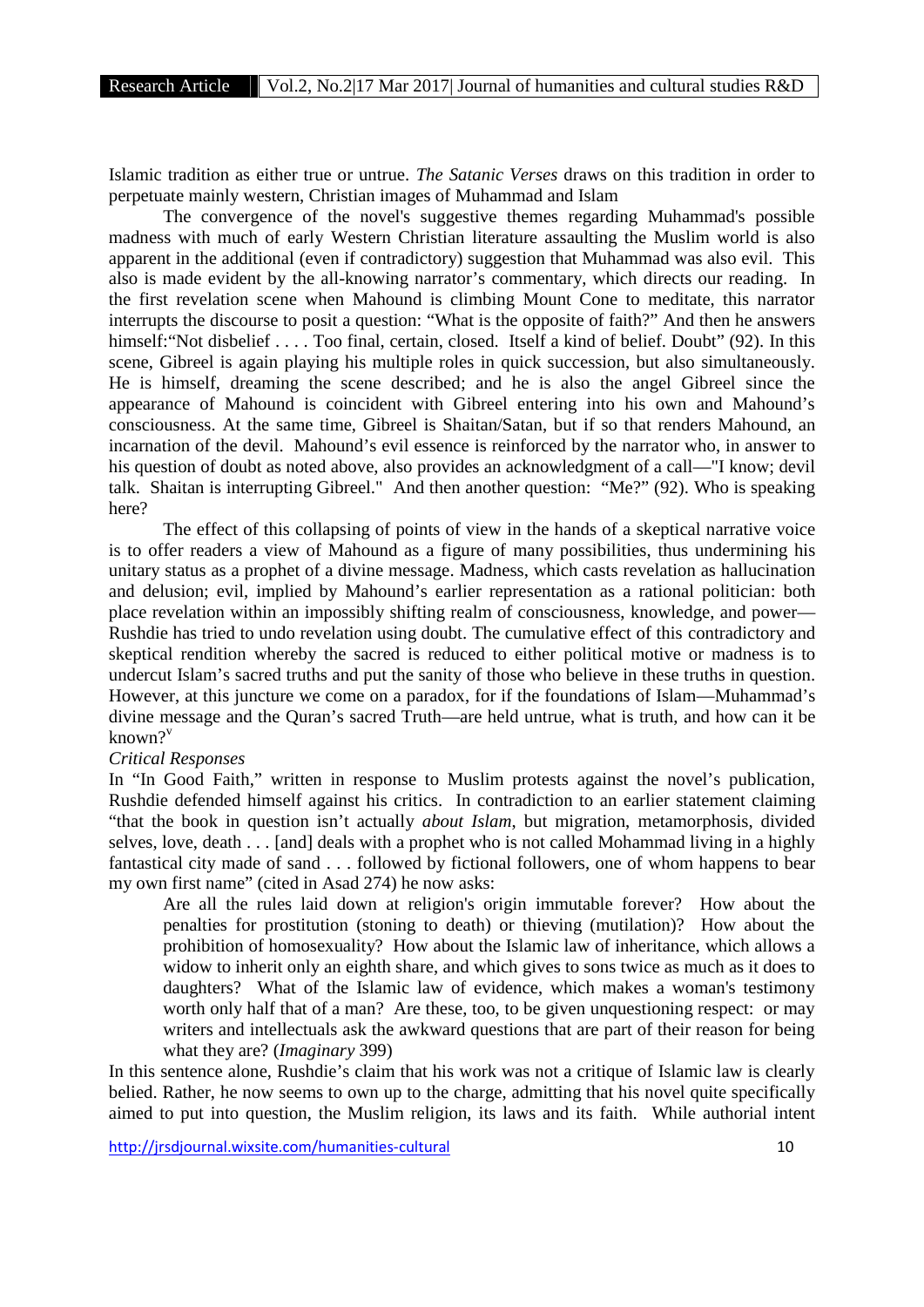cannot determine a text's ultimate meaning, an author's interpretation of his work becomes part of a wider culture of readings and forms in itself an inter-text of the text in question. What Rushdie has to say about the novel is therefore not irrelevant to the way in which it is read. With this said, we might note that it cannot be the case, as Rushdie elsewhere claims, that *Satanic Verses* is a work of dissent aimed at opening discussion about matters of concern to Muslims and non-Muslims alike—but that it is not about Islam, Muslims, the Prophet Muhammad and the Islamic tradition. Further, if the goal of the novel is indeed to create a dialogue about matters of spiritual concern, it cannot be "just" a work of art, to be assessed as a "looking room for oneself," as Rushdie suggested in another context.<sup>vi</sup> It needn't, of course, be noted that literature is not simply an "unimportant looking room." It is, as Rushdie is well aware, precisely the opposite. Literature ascended to its ideological heights by playing a vital role in the formation of imaginative communities. Its role as an idealized cultural artifact is to both mold and reflect upon the culture in which it is situated in normative ways, one of which is to see literature as, on the one hand, a space for exploring the truths of life and the other, art for art's sake. In either case, writing aspires to its place by aiming to be a "looking room" not for one's thoughts, as Rushdie claimed, for others and of others through imaginative representations. And if it not mere "entertainment" but rather a space for exploring the "truths of life," literature also aims to fulfill a civilizing function by shaping the way readers think about themselves, society, and culture in its manner of representation.

The themes of doubt and madness that figure so powerfully in the novel do provoke questions specifically about the Islamic tradition, alongside more general questions about truth, ethical frameworks, and thus individual and social ontologies; above all, it questions the validity of belief itself. How can believers believe in what the text suggests is manifestly unjust, clearly ridiculous, and also untrue. It is thus importantto note that all these questionings refer to a particular way of figuring both history and "truth" that is by no means universal or uncontested, but which are nevertheless taken for granted by the author. This way of reading(and writing) conceives truth as both what is scientifically possible and empirically available, while also, and in an entirely different register, that which is open to contestation, argument, critique, and play. Rushdie thus aims for the proverbial wanting its cake and eating it too—he offers up a truth based on the facticity of a purely physical world, while also questioning the very possibility of any truth at all. That these contradictory structures were not recognized by western readers as being in tension with one another registers their location within the same epistemological framework. The world of secular reason posits that historical facts are governed by the laws of physics and the powers (and limits) of human observation while at the same time opening the way for a rigorous questioning of all truth, a thoroughgoing relativization of ethical frameworks and social mores and an undoing of history itself. Subjects of faith, particular subjects of minority religions, find themselves oddly placed in these circumstances. When the constraints of citizenship are added to this situation, those for whom the sacred constitutes the singular purpose and end of life face questions not only about their allegiance to the state but also deeper questions about their very "selves." One of the principle criticisms leveled against the novel's Muslim protestors in the British Commonwealth thus centered on their adherence to British values, which, though never explicitly defined**,** seem to entail a number of contradictory ideals, as, for example, individual freedom on one hand, and racial, religious, and ideological homogeneity on the other. The larger question the novel poses to its troubled characters is "What kind of idea are you?' and that is precisely directed at the novel's Muslim readers alone. In presenting the narrative of Islam as the history of madness in which the only "truth" is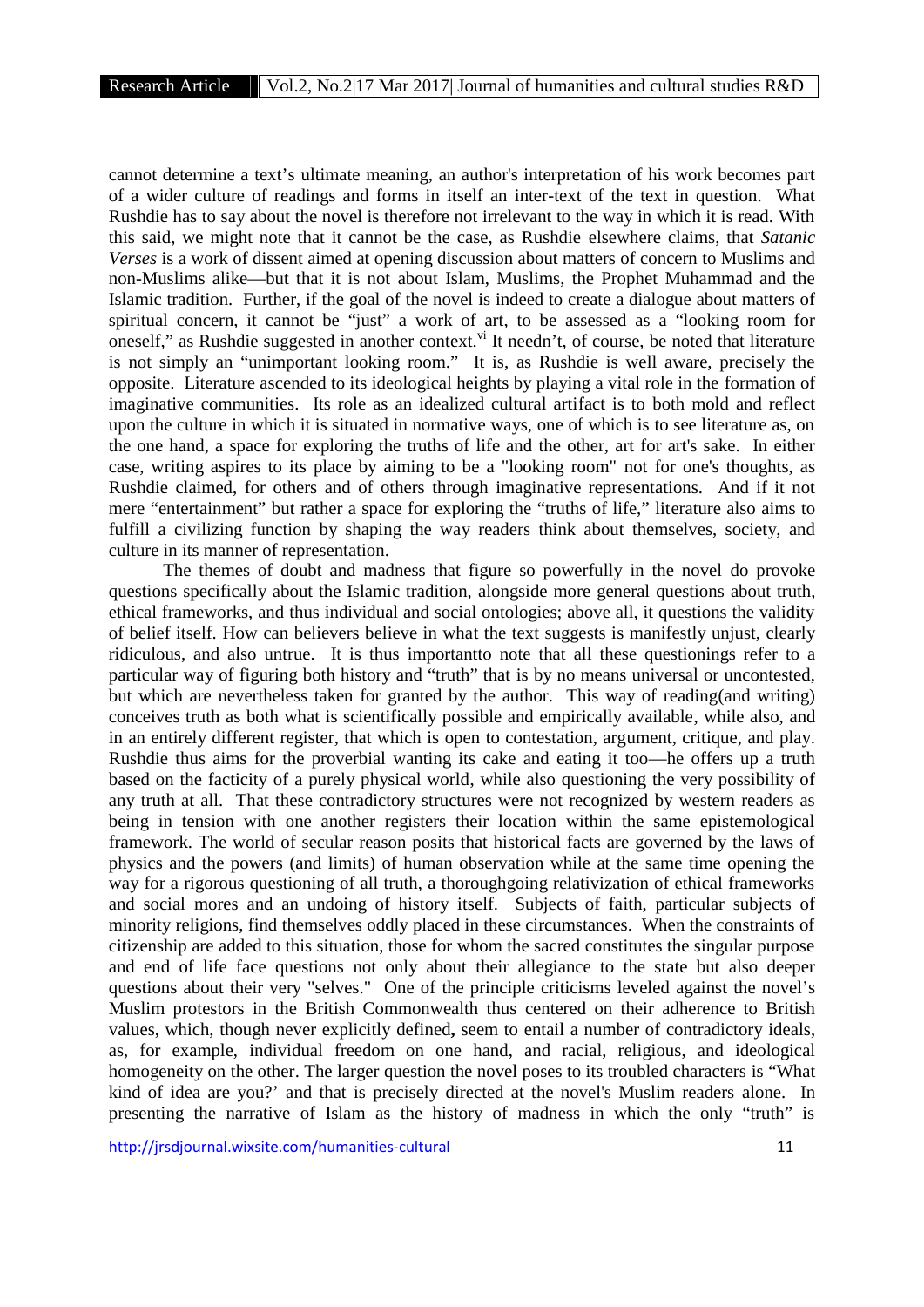uncertainty itself, the novel implicitly asks Muslims who and what they are. Thus the novel is not an exploration of faith as Rushdie argues, but an attack on a specific religion; his question is not "What do you believe?" but the far more corrosive, "Why do you believe?"

The riots, the calls for banning the book, and the fatwa calling for Rushdie's death themselves were represented in the media within the same narrative framework Rushdie drew on in his novel. Scenes of Muslim outrage were recycled throughout the coverage to reinforce a narrative arguing religions tyrannical grip on the souls of Muslims. For secular readers of the text, these reactions were incomprehensible. And so the question was often asked: Why are Muslims angry about a work of fiction? What kind of religious faith can be shaken by the creative play of the imagination? These questions miss a crucial point: the novel must be read within the broader social and historical context in which it uncomfortably fits as "literature"--if it fits at all. When we return it to the long tradition of anti-Muslim polemics in the West, in which Muhammad's character is cast into question and, by extension, the souls of Muslims are opened to scrutiny and criticism, we can see that the novel easily lends itself to a culture of Islamophobia and a discourse of terrorism in which Muslims are read as fanatical and irrational, and hence dangerous. This is where the offensiveness of *Satanic Verses* lies. Defenses of the novel's representations of Islamic tradition as part of a strategy of destabilizing hegemonic narratives is cynical and self-serving since in judging one set of principles to be untrue, another set is advanced as true--the Truth, in fact. The novel contradicts its suspicions of truth narratives not only by placing itself within a "Truth" tradition (a liberal secular tradition in which literature plays a civilizing role), but also by critiquing "Truth" itself as something which does not exist from secular reason. In this sense, the novel takes a stand for "truth" against "Truth," for if one is certain of the non-Truth of Islamic faith, Islam becomes essentially "fiction" and its content is rendered meaningless (fantastical) as the only possible "truth" of anyone's reasonable historical account.

In order fully to understand why the novel's parodic rendering of Islam's truths caused offense, we have to understand the role that narratives of the Prophet's life play in Muslim societies. Jonathan Brown*, the* author of *Misquoting Muhammad*, usefully summarizes the significance of these narratives to the development of Islamic legal and social practices:

The faith's scriptural foundation is made up of two parts. Its core is the Qur'an, which Muslims believe to be the unchanging record of God's revealed word, a small volume that can be gripped and memorized word for word. Around it are the teachings of the Prophet Muhammad, amorphous and contested . .The indistinct corpus of Hadiths in Sunni, as well as Shiite Islam, surrounds the solid nucleus of the Qur'an like a nimbus; its inner reaches made up of a narrow band of well-known Hadiths that circumscribe the established teachings and precedent of the Prophet. (8)

Narratives of the prophet's life and words are also folkloric in an everyday sense. They are integral to Islamic rituals dealing with all manner of daily life, including elements of life not thought to be within the purview of "religion," including matters now relegated exclusively to the state, for example, taxes, business contracts, and education, among many other state controlled entities. Further, as Wael Hallaq has demonstrated in his lengthy studies of the Shari'a tradition, Shari'a encompasses both a legal and moral economy by which Muslims have aimed to govern themselves for centuries.<sup>vii</sup> Central to the conceptualization of Shari'a law has been it's "religious" moral register. The legal principles derived from Islamic tradition center around the ethical principles established first in the Quran and elaborated in centuries of religious opinion and social tradition. The questions Islam's jurists ask are thus fundamentally different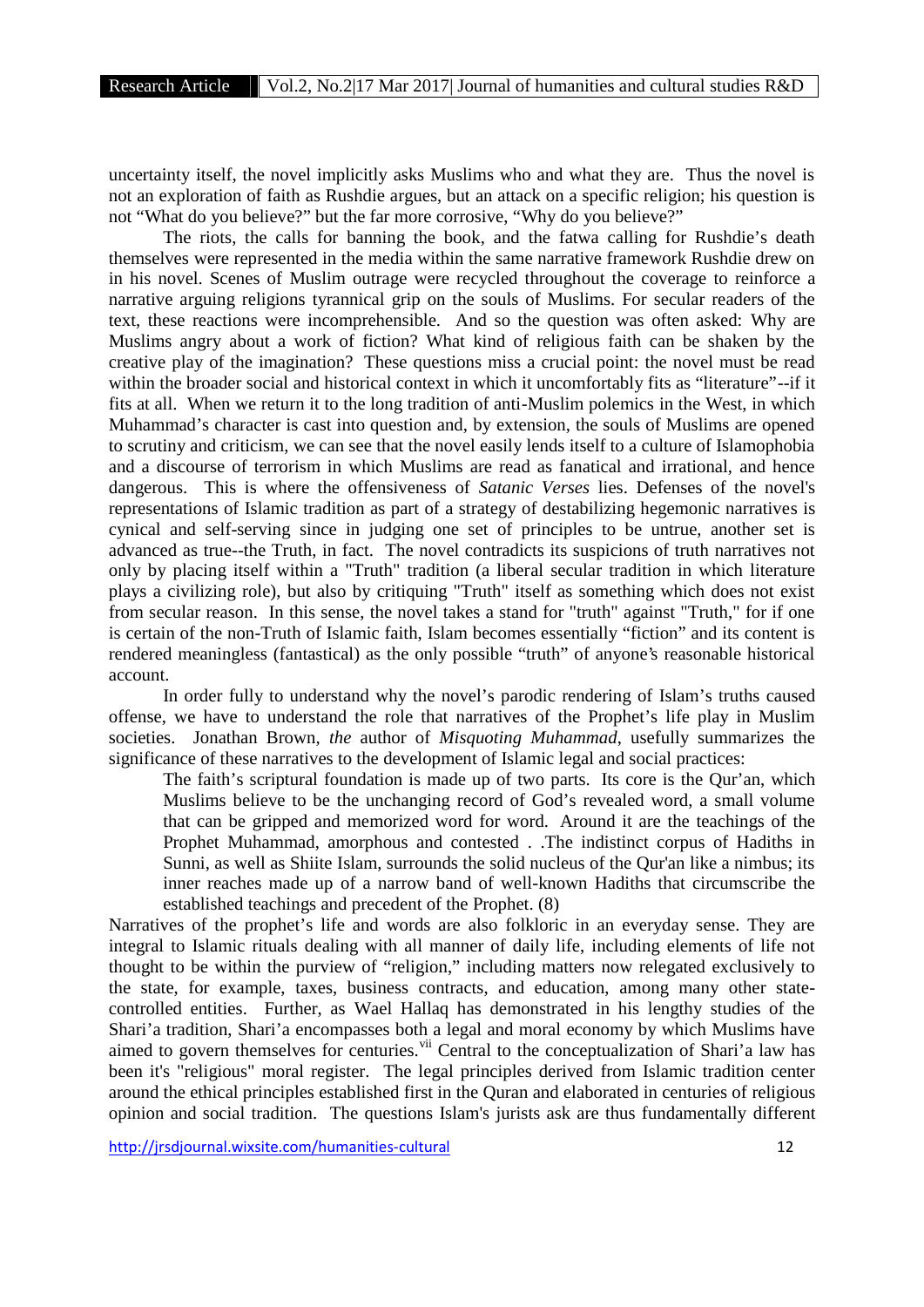from those posed by those of the state. Where the legal framework is instantiating and regulating the state function for the sake of the state's survival, Islamic law is theological in its fullest sense.The sanctioned and the prohibited are so because they are believed to be a reflection of a divine will. The constitution of Muslims through an Islamic ethical-legal framework thus also turns on an absolute submission to God's will, a submission instantiated through personal belief in the sacred and reflected in practices that flow from this faith. Central to the constitution of the Muslim and the Muslim umma (community of believers)by extension is a vision of the Prophet Muhammad as both the messenger of God's divine will and a human model of goodness whose life provides the closest approximation to God's vision for humankind on earth. For Rushdie, such devotion is represented as both absurd and oppressive:

Amid the palm-trees of the oasis Gibreel appeared to the Prophet and found himself spouting rules, rules, rules until the faithful could scarcely bear the prospect of more revelation, Salman said, rules about every damn thing, if a man farts let him turn his face to the wind, a rule about which hand to use for the purpose of cleaning one's behind. It was as if no aspect of human existence was to be left unregulated, free. The revelation the recitation—told the faithful how much to eat, how deeply they should sleep, and which sexual positions had received a divine sanction, so that they learned that sodomy and the missionary position were approved by the archangel, whereas the forbidden postures included all those in which the female was on top. Gibreel further listed the permitted and forbidden subjects of conversation, and earmarked the parts of the body which could not be scratched no matter how unbearably they might itch. He vetoed the consumption of prawns, those bizarre other-worldly creatures which no member of the faithful had ever seen, and required animals are killed slowly, by bleeding, so that by experiencing their deaths to the full they might arrive at an understanding of the meaning of their lives…(374).

This passage is not merely a commentary on the Quran and its many "rules, rules, rules." It is also a commentary on Islamic ethics itself. As Asad notes, "in deriding the very idea of rules of conduct, ('rules about every damn thing . . .It was as if no aspect of human existence was to be left unregulated, free')," (294) Rushdie is also making a claim about what it means to be free. In this regard, it might be suggested that the novel is offered not as a universal critique of ideologies limiting freedom—if it were, it might have taken up some of the many "rules" governing daily life in the modern state. Rather, it is a critique of only one very particular ideology—the Muslim faith, and the "rules" that govern it**.**Thus to satirize the life of the prophet is to question the very ontology of Islam itself and not just, as Rushdie offered in one of his responses to the novel's critics, its "fundamentalist" adherents.

If we take *Satanic Verses* seriously, which, given the extent to which it was taken to represent core Western values not only of freedom of expression, but also of free thought, that is, skepticism toward non-empirical truths, we should thus be concerned about the implications of some of its themes. Focusing on the point of greatest controversy for Muslims—the representations of Mahound—we might posit the following as Rushdie's train of logical thought: The Prophet Muhammad was a madman who conjured up the verses of the Quran in a hallucinatory fit. Those who revere him as a messenger of God, and thus believe and live by his Quran as embodying sacred Truth are, like the Prophet, also mad; what they take as Truth is untrue, the very definition of "madness" in Rushdie's world of hallucination. This logical sequence is produced very paradoxically when the reader must continually unwind the demands of fictional representation, which construct a barrier in interpretation that denies the subject of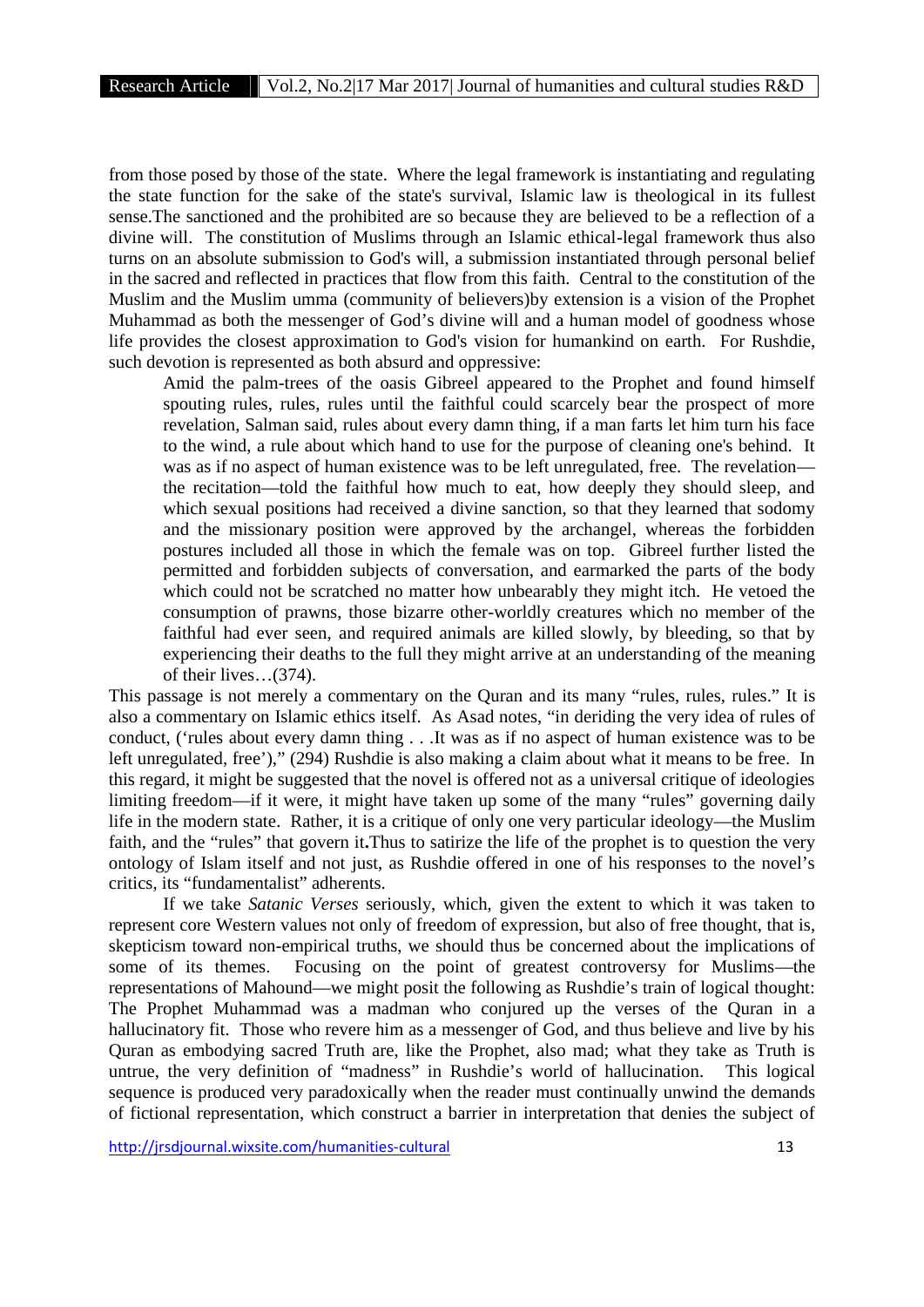faith an understanding of its logic: Rushdie is seemingly offering us a work of fiction that need not be logical. Literature as imaginative writing, we are told, is to be appreciated on its own merits. To critique it for its ontological fallacy rather than its themes, character, genre, and artistry is fundamental to misunderstand it. To take it seriously as anything other than literature, to be offended, for example, by its satiric representations, is also to place oneself outside the framework of western identity, which, on the one hand, values the freedom of expression as sacred, while also assuming a fundamental and permanent tentativeness and relativity inherent in all language. Rushdie then presented his work as "purified" of any ideological connections, so that when some Muslims reacted violently to the novel's publication, they were thought to have betrayed the reality it contained: a blinding religious zeal. Muslims became what they always already were—fanatical, irrational, beyond the pale of reason, mad, and in need of reform. *Conclusion*

Contemporary terror discourse paradigmatically highlights this paradox of secular power by manifesting the problem religion poses where the state aims to "conduct conduct" in its own (secular) terms and where power is located in the soul. Hence the problem of terror is framed not only as a problem of its violence but more fundamentally as a problem of religious subjectivities (that could lead to violence). Initially situating the place of religion in secular society as a problem of governmentalityRushdie's novel demonstrates the ways in which these assumptions are activated in the representation of Islam today. *The Satanic Verses*, although antedating the global War on Terror by several years, anticipates the production of terrorism as Islamic violence and embodies those Western associations with Muslims that have come to condition present discourses of terror. Through this reading we can perhaps see how West has come to lodge its notion of terror and terrorism in the soul of Islam and why the novel (and, by extension, the language of "radical" Islam) offended so many Muslims.

So what is true about the *Satanic Verses* controversy?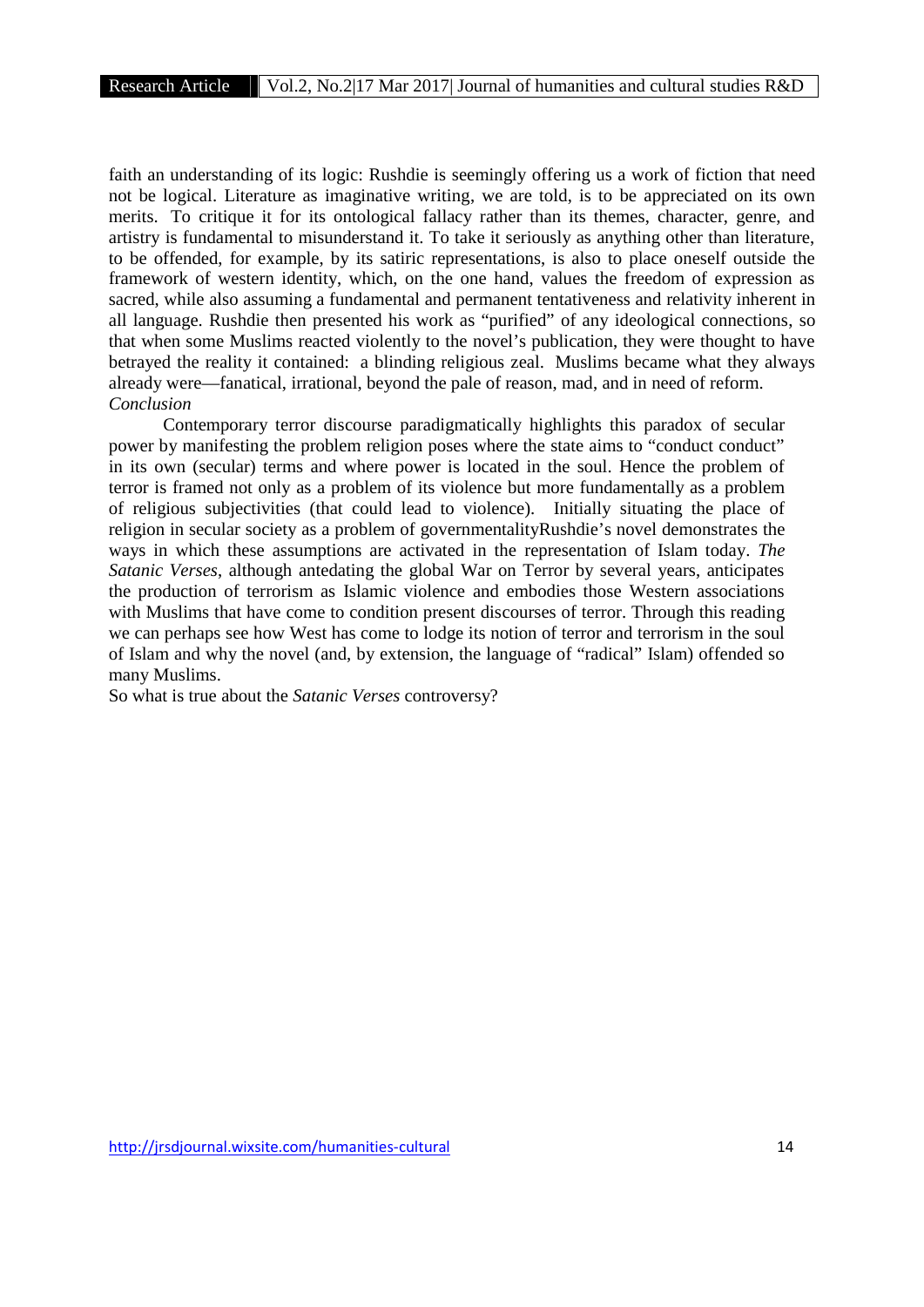#### *References*

- 1. Agrama, Hussein Ali. *Questioning Secularism: Islam, Sovereignty, and the Rule of Law in Modern Egypt*. Chicago: University of Chicago Press, 2012.
- 2. Asad, Talal. *Genealogies of Religion: Discipline and Reasons of Power in Christianity and Islam*. Baltimore: The Johns Hopkins University Press, 1993.
- 3. Bennett, David. "Salman Rushdie as *Post-*modernist: The Politics of Genres and Self- Representation in the *Satanic Verses* Affair." *Review of Education, Pedagogy, and Cultural Studies*. 19.1. (1997): 1-37.
- 4. Brown, Jonathan. *Misquoting Muhammad: The Challenges and Choices of Interpreting the Prophet's Legacy*. London: OneWorld Publications, 2014.
- 5. Bush, George, W. "9/11 Address to the Nation." *American Rhetoric*. Web. 30 Aug. 2016.
- 6. Hallaq, Wael B*. Sharia: Theory, Practice, Transformations*. Cambridge: Cambridge University Press, 2009.
- *7.* Hallaq, Wael. *The Impossible State: Islam, Politics and Modernity's Moral Predicament.* New York: Columbia University Press, 2013*.*
- 8. Kahn, Paul. *Out of Eden: Adam and Eve and the Problem of Evil.* Princeton: Princeton University Press, 2007.
- 9. Kumar, Deepa. *Islamophobia and the Politics of Empire.* Chicago: Haymarket Books, 2012.
- 10. Mufti, Aamir. "Reading the Rushdie Affair: 'Islam,' Cultural Politics, Form." *The Administration of Aesthetics: Censorship, Political Criticism, and the Public Sphere.* Ed. Richard Burt. Minneapolis, Minn.: University of Minnesota Press, 1994, 307-339.
- 11. Rushdie, Salman. *Imaginary Homelands: Essays and Criticism 1981-1991.*Odyssey Editions, 2013.
- 12. Rushdie, Salman. *The Satanic Verses*. New York: Random House, 2008/
- 13. Said, Edward. *Orientalism.* New York: Vintage Books, 1979, EBook.
- *14.* Stampnitzky, Lisa. *Disciplining Terror: How Experts Invented "Terrorism."* Cambridge: Cambridge University Press.
- 15. Zizek, Slavoj. *Event: A Philosophical Journey through A Concept.* Harmondsworth: Penguin, 2014.

<sup>&</sup>lt;sup>i</sup>As Paul Kahn notes in his exploration of Western morality, "For much of European history, the face of evil—when it was not the Jew—has been the Muslim." Kahn, Paul. *Out of Eden: Adam and Eve and the Problem of Evil.* Princeton: Princeton University Press, 2007, 84.

ii See for example Bennett, David. "Salman Rushdie as *Post-*modernist: The Politics of Genres and Self-Representation in the *Satanic Verses* Affair." *Review of Education, Pedagogy, and Cultural Studies*. 19.1. (1997): 1-37. Print.

iii Historically, it is known that Muhammad was a trader who worked for his older, wealthy wife, Khadija, when, at the age of forty-four, he began periods of meditation in the hills overlooking Mecca. In the year 610, Muhammad is believed to have received the first revelation from the angel Gabriel. Over the course of the next twenty years, Muhammad would receive several such revelations on all matters concerning the Arab's spiritual and material life. From these revelations would be developed a legal system that would govern the entirety of the Muslim empire from the Iberian Peninsula to the Asian subcontinent. While the specific practices that would flow from this system would vary from location to location, they would all be governed by the same overarching systemic structure stemming from a Quranic world view, which, as Hallaq aptly summarizes, constituted "a holistic system of belief, in a cosmology that *comprised* a metaphysic," that is, Hallaq suggests, "not only profoundly moral but is also itself constructed, both in forma and content, out of moral fiber." The central principle of Muhammad's teaching drew on that of the Christo-Judaic tradition: the singularity of the God and the precedence of the material and spiritual wellbeing of the community, an episteme that translates "into an acknowledgement that what we do for ourselves—certainly as individuals, but *more importantly*, as members of a social group" (Hallaq, Wael. *The Impossible State,* 83. The emphasis in the original.)